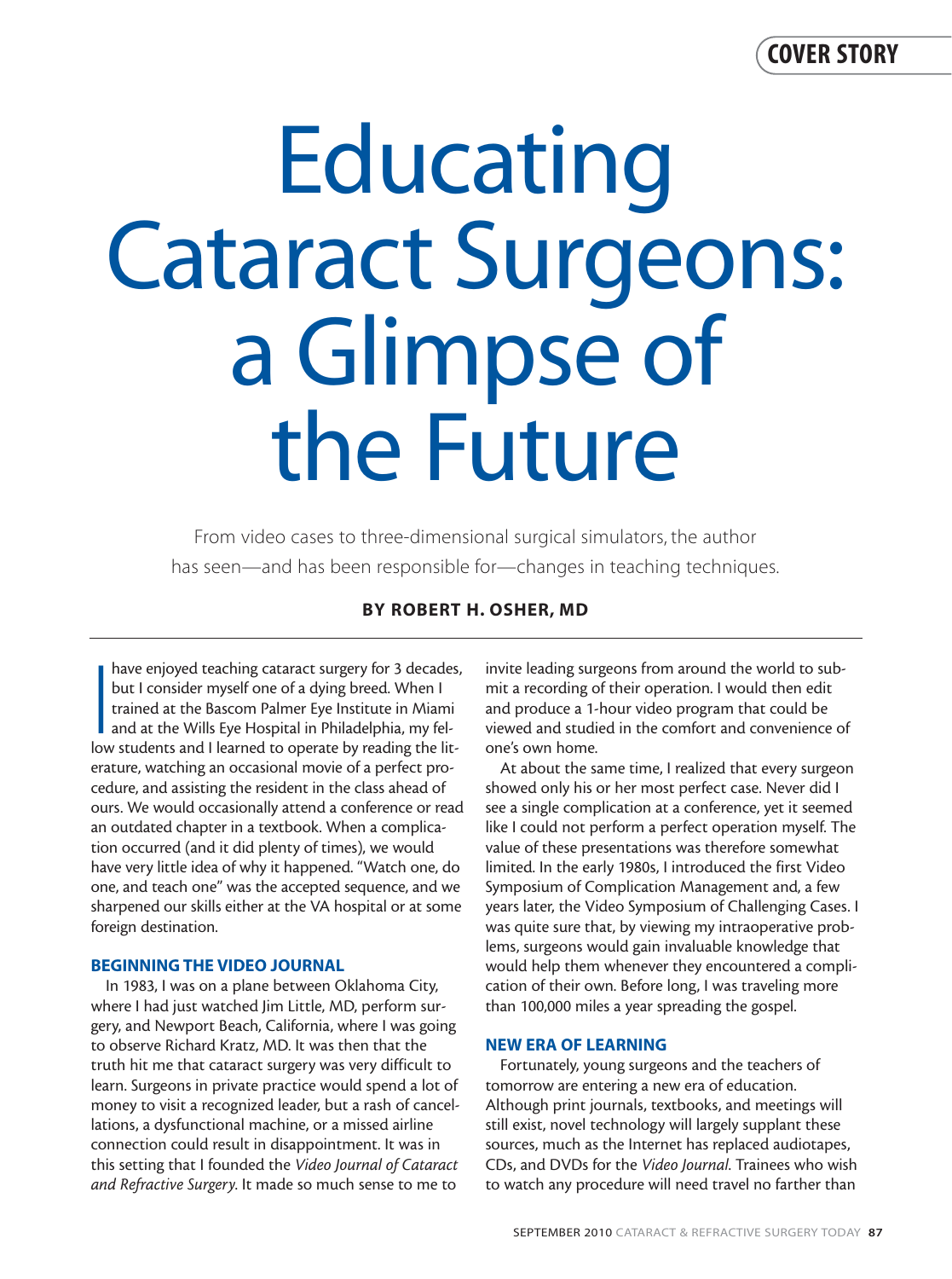their fingertips … fingertips that will already be incredibly dexterous from hours of texting and playing computer games. Trying to understand a procedure by following the diagrams on the printed page will be replaced by viewing actual surgical images in three dimensions. For the past several months, I have been teaching cataract surgery to the residents at the University of Cincinnati using the TrueVision 3D system (TrueVision Systems, Inc., Santa Barbara, CA), which offers an unparalleled learning experience. Surgical simulators, although very expensive, will save countless dollars and eyes by avoiding the perils of trial by fire.

There will also be a downside. Until the government realizes that a surgeon will not sell his soul for an ink pen or a dinner, teachers will be restricted by the new continuing medical education guidelines. The pendulum of reason will eventually swing back, but in the meantime, I believe the quality of education will be compromised. It is this observation that has compelled me to organize a new course, "Cataract Surgery: Telling It Like It Is!" I am just too old to be told that I cannot mention the virtues of a specific product or the precautions necessary when using a new device that must be named.

#### **CONCLUSION**

I am a bit of a dinosaur. The way that I learned cataract surgery will never be repeated, which is fortunate. Exciting new technologies await the youth of today, and it will not be long before femtosecond cataract surgery, incredible IOLs, and new drug delivery systems become commonplace. The teacher of tomorrow will not have to fight security lines at the airport, be away from his or her practice, or miss his or her son's or daughter's basketball game. If surgeons can either outwit or outlast the government's intrusion, both the teaching and the performance of cataract surgery are going to be exhilarating! ■

# Teaching Cataract Surgery: 10 Lessons

Robert H. Osher, MD, shares his answers to the most commonly asked questions.

I have devoted a career to teaching cataract surgery, often traveling more than 100,000 miles in a given year. Regardless of whether I am speaking to residents or experienced surgeons, I hear recurrent questions that relate to each step of the contemporary procedure. Here are the most frequently asked questions and my responses.

#### **THE INCISION**

# **1. In transitioning to a smaller incision, is it more difficult to maneuver the ultrasound and the I/A tip? Do you have any suggestions?**

The smaller incision notoriously results in "oar-locking." When one watches a surgical video where the surgeon is advancing the tip forward, the eye will usually move as a result of the increased friction within the small incision. It is also more difficult to "fulcrum" the tip within the incision, which frequently limits the range of access to cortex. The solution involves creating an internal flare during the incision's construction. For example, an incision may have a 2.2-mm external width and a 2.4-mm internal width. This incision is easy to perform (Figure 1).

#### **HYDRODISSECTION?**

#### **2. Are there situations where routine hydrodissection is contraindicated?**

There are several situations in which I would avoid hydrodissection. A fluid wave can blow out the posterior capsule when it is either unusually thin or partially absent in the case of a posterior polar cataract or in the presence of a previous opening, for example, due to penetrating trauma or after previous vitrectomy. Abhay Vasavada, MD, from India has developed the inside- out delineation technique, which effectively delaminates and frees the nucleus for emulsification.<sup>1</sup> The mature brunescent cataract is also challenging because a fluid wave may be unable to escape, thereby putting the posterior capsule at risk. The intumescent white cataract in a younger patient is also risky, because a fluid wave may result in the Argentinean flag sign. In the last case, Carlos Figueiredo, MD, from Brazil has shown that an intralenticular nuclear block occurs with elevation of the pressure in the posterior cortical compartment.2 He has recommended posterior voiding (depressing the nucleus) to decompress the posterior compartment prior to unrestricted hydrodissection.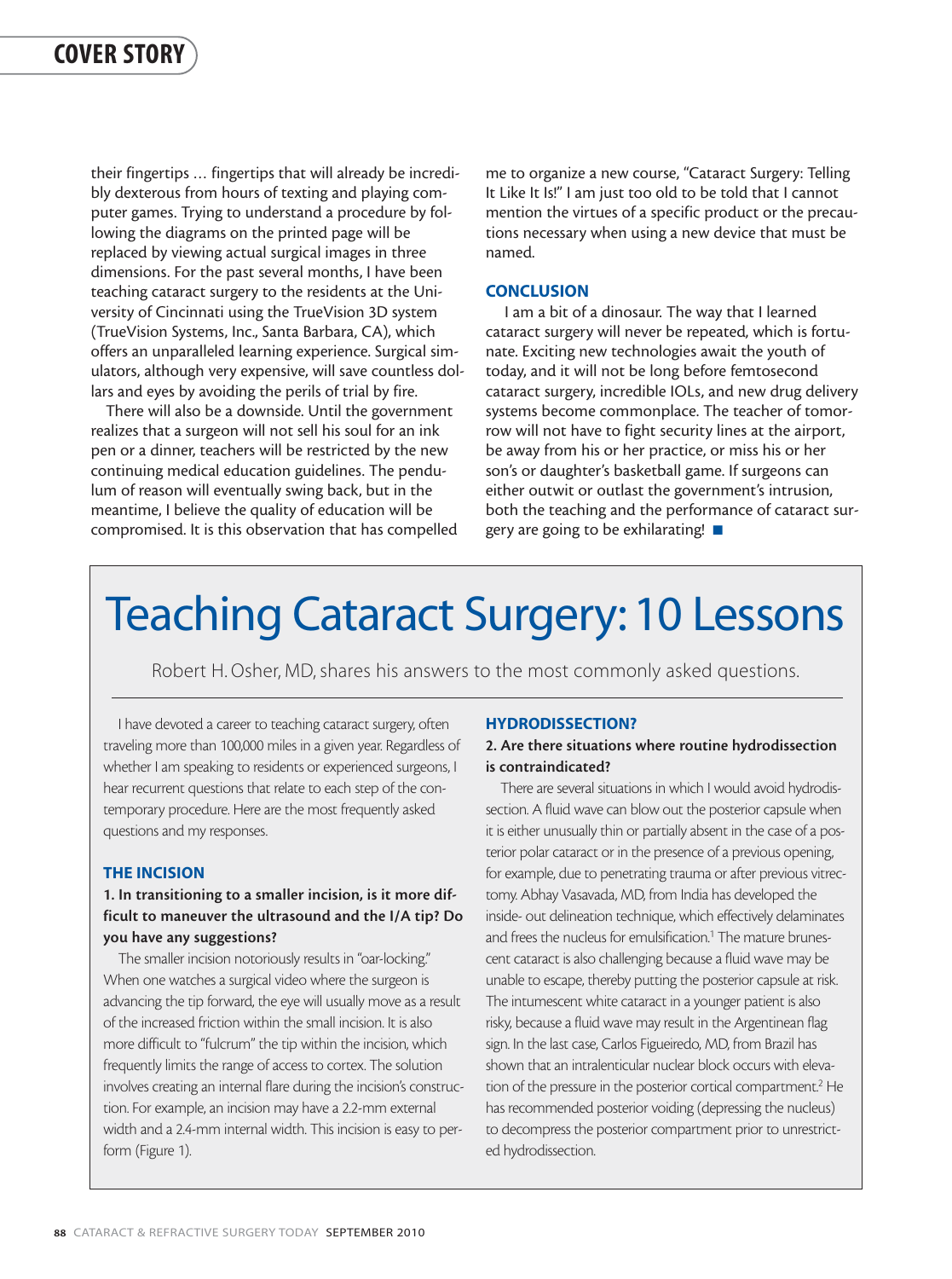#### **PHACOEMULSIFICATION**

#### **3. Does torsional ultrasound present a greater risk to the anterior capsule?**

After hearing this question and not knowing the answer, I performed a number of torsional phacoemulsifications in the laboratory using cadaver and porcine eyes. I found that the anterior capsule could be damaged with high power, a sharp tip, and inappropriate technique using either torsional or longitudinal ultrasound. Traditional longitudinal ultrasound could rupture the anterior capsule if the tip was occluded using high vacuum and moderate power. The anterior rim could be cut more easily with torsional ultrasound when unoccluded if the bevel was allowed to oscillate perpendicular rather than parallel to the rim. I have found that torsional ultrasound reduces repulsion and is a more efficient cutting technology. Either modality can cause trouble if a suboptimal technique is employed.



**Figure 1. Creating the cataract incision.**

# **4. How can the surgeon offer the best possible protection to the posterior capsule during phacoemulsification?**

First and foremost, the surgeon must balance the fluidics to achieve a stable chamber. Equally important is the requirement that phacoemulsification be performed in the deepest and most central location. Two important concepts are less appreciated. With a softer nucleus, excessive vacuum during the creation of a groove or trough may cause sudden penetration of the phaco tip through the lens if the tip is inadvertently occluded. As the tip descends through the nucleus during sculpting, the surgeon should reduce the vacuum considerably, because a higher vacuum is unnecessary during sculpting. Moreover, an inadvertent break in occlusion will not suddenly puncture the lens. With respect to harder nuclei, the phaco tip should be placed next to the bank of an adjacent nuclear hemisphere or quadrant, which holds back the posterior capsule. This protection vanishes during phacoemulsification of the last quadrant, so a second, blunt instrument should be placed behind the quadrant to physically prevent "trampolining" of the posterior capsule.

# **CORTICAL REMOVAL**

# **5. Do you have any tricks for making it easier to remove the subincisional cortex?**

Certainly, bimanual I/A makes this a moot question. However, the surgeon who prefers coaxial I/A is best served by always removing the subincisional cortex first. Taking the easy option and removing subincisional cortex last allows the capsular bag to close before the most difficult cortex is removed. By removing the subincisional cortex first, the rest of the cortex acts to hold the bag open, analogous to a shoe tree. Regardless of the configuration of the I/A tip, it is easier to remove the subincisional cortex when the bag is formed rather than collapsed, an advantage of aspirating it first.

#### **MANAGING THE CAPSULE**

#### **6. Do you see any role for vacuuming the anterior capsule?**

Absolutely. I learned from Richard Mackool, MD, that the distal half of the anterior capsular rim should be vacuumed when the patient selects a premium multifocal IOL. Dr. Mackool's rationale is that the patient is paying to attain emmetropia, and if an unintended residual refractive error is present, interrupting the fibrinectin response delays the bioadhesion between the anterior capsule and the IOL. Therefore, reopening the capsular bag for a lens exchange is easier to accomplish. I have also added this step to any case in which I am less confident about the IOL selection (high myopes, high hyperopes, and in cataract types where biometry is either variable or not possible).

**7. The most common significant complication that is encountered remains the torn posterior capsule. Do you have a tip for reducing its incidence?**